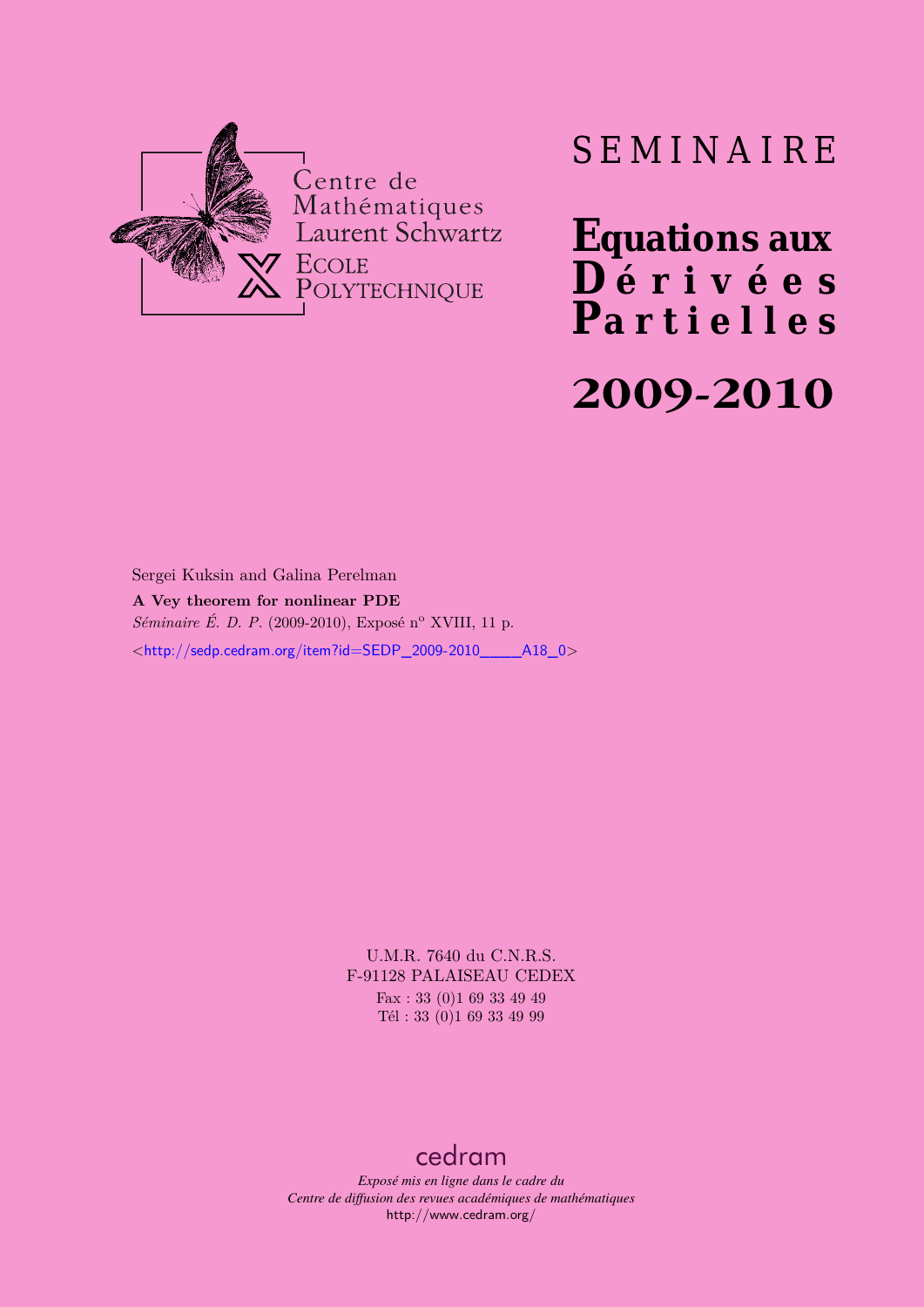# A Vey theorem for nonlinear PDE

Sergei Kuksin and Galina Perelman

## Introduction

In these notes we summarize the results obtained in [9] where we develop an infinite dimensional version of the Vey theorem and apply it to study the Birkhoff normal forms of integrable Hamiltonian PDEs near an equilibrium point. In his celebrated paper [11] J. Vey proved a local version of the Liouville-Arnold theorem which in the case of an elliptic singular point can be stated as follows.  $1$  Consider the standard symplectic linear space  $(\mathbb{R}_x^{2n}, \omega_0)$ ,  $\omega_0 = \sum_{j=1}^n dx_j \wedge dx_{n+j}$ . Let  $H(x) = O(|x|^2)$  be a germ of an analytic function  $^2$  and  $V_H$  be the corresponding Hamiltonian vector field. It has a singularity at zero and we assume that in a suitable neighbourhood  $\mathcal O$  of the origin, H has n commuting analytic integrals  $H_1 = H, H_2, \ldots, H_n$  such that  $H_j(x) = O(|x|^2)$  for each j, the quadratic forms  $d^2H_j(0)$ ,  $1 \le j \le n$ , are linearly independent and for all sufficiently small numbers  $\delta_1, \ldots, \delta_n$  we have  ${x : H_j(x) = \delta_j \,\forall j} \in \mathcal{O}$ . Then in the vicinity of the origin exist special symplectic analytic coordinates  $\{y_1, \ldots, y_{2n}\}\$  (Birkhoff coordinates) in which the hamiltonians  $H_r(x)$  may be written as  $H_r(x) = \hat{H}_r(I_1, \ldots, I_n), I_j = \frac{1}{2}$  $rac{1}{2}(y_j^2 +$  $y_{n+j}^2$ ), where  $\hat{H}_1, \ldots, \hat{H}_n$  are germs of analytic functions on  $\mathbb{R}^n$ . This theorem was further developed and generalised in [2, 4, 3, 12]. In [2, 3] Eliasson suggested a constructive proof of the theorem, which applies both to smooth and analytic hamiltonians and may be generalised to infinite-dimensional systems. In [9] we use Eliasson's approach to get an infinite-dimensional version of Vey's theorem applicable to integrable Hamiltonian PDEs. Namely, we consider the  $l_2$ -space  $h^0$ , formed by sequences  $u = (u_1^+, u_1^-, u_2^+, u_2^-, \dots)$ ,

<sup>&</sup>lt;sup>1</sup>Vey's result applies as well to hyperbolic singular points and to singular points of mixed type.

<sup>2</sup>Here and everywhere below 'a germ' means a germ at zero of a function or a map, defined in the vicinity of the origin.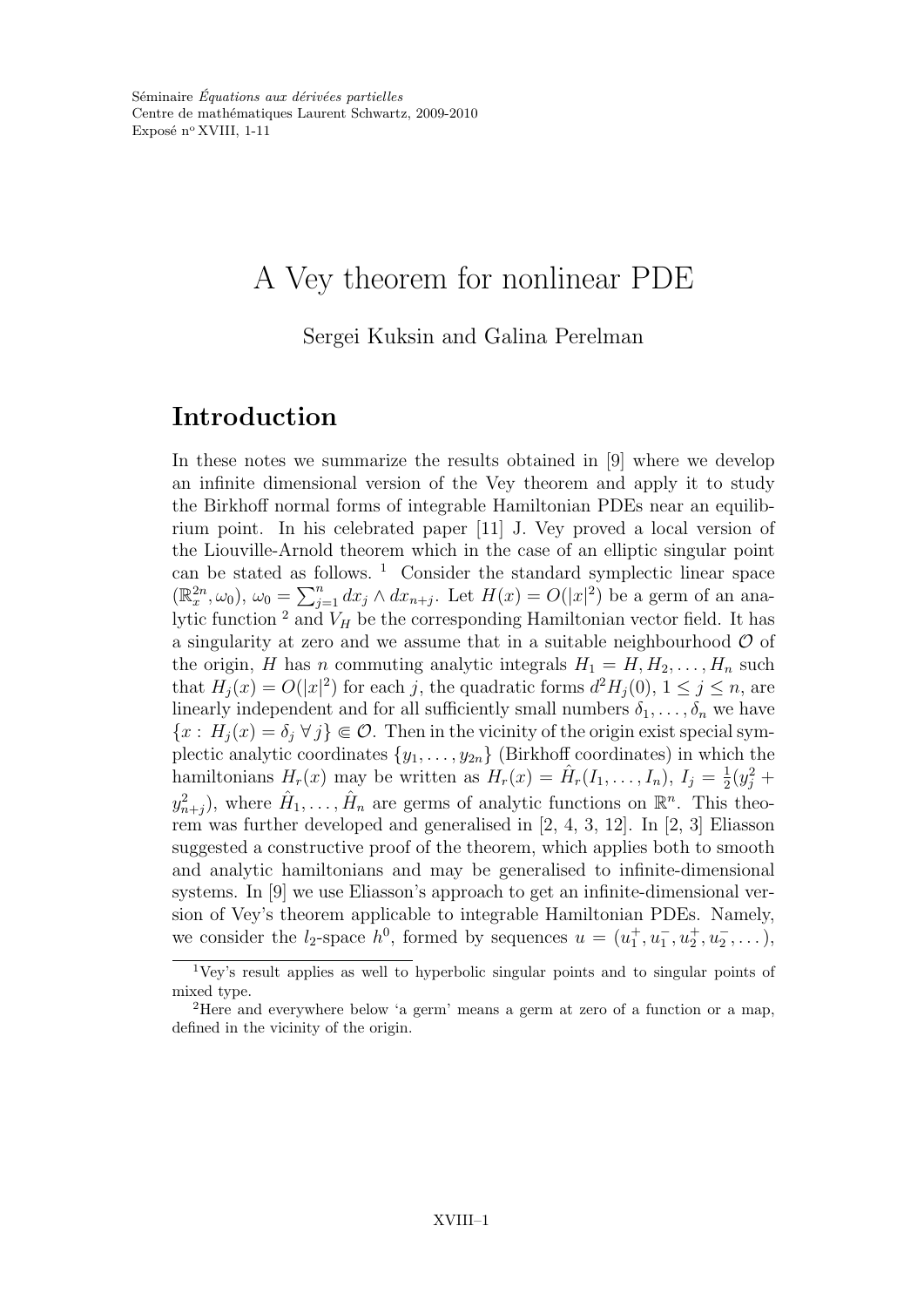provide it with the symplectic form  $\omega_0 = \sum_{j=1}^{\infty} du_j^+ \wedge du_j^-$ , and include  $h^0$  in a scale  $\{h^j, j \in \mathbb{R}\}$  of weighted  $l_2$ -spaces. Let us take any space  $h^m$ ,  $m \geq 0$ , and in a neighbourhood  $\mathcal{O}$  of the origin in  $h^m$  consider commuting analytic hamiltonians  $I_1, I_2, \ldots$ . We assume that  $I_j = O(||u||_m^2) \geq 0 \ \forall j$  and that this system of functions is  $\kappa$ -regular,  $\kappa \geq 0$ , in the following sense: There are analytic maps  $F_j: \mathcal{O} \to \mathbb{R}^2$ ,  $j \geq 1$ , such that  $I_j = \frac{1}{2}$  $\frac{1}{2}|F_j|^2$  and

i) the map  $F = (F_1, F_2, \dots) : \mathcal{O} \to h^m$  is an analytic diffeomorphism on its image,

ii)  $dF(0) = id$  and the mapping  $F-$  id analytically maps  $\mathcal{O} \to h^{m+\kappa}$ (i.e.,  $F-$ id is  $\kappa$ -smoothing). Moreover, for any  $u \in \mathcal{O}$  the linear operator  $dF(u)^*$  – id continuously maps  $h^m$  to  $h^{m+\kappa}$ .

We also make some mild assumptions concerning Cauchy majorants for the maps  $F-\text{id}$  and  $dF(u)^*-\text{id}$ , see Section 1. The main result of [9] is the following theorem:

**Theorem 1.** Let the system of commuting analytic functions  $I_1, I_2, \ldots$  on  $\mathcal{O} \subset h^m$  is regular. Then there are analytic maps  $F'_j : \mathcal{O}' \to \mathbb{R}^2$ , defined on a suitable neighbourhood  $0 \in \mathcal{O}' \subset \mathcal{O}$ , such that the map  $F' = (F'_1, F'_2, \dots)$ :  $\mathcal{O}' \to h^m$  satisfies properties i), ii), it is a symplectomorphism, the functions  $I_j'=\frac{1}{2}$  $\frac{1}{2}|F_j'|^2$  commute and their joint level-sets define the same foliation of  $\mathcal{O}'$ as level-sets of the original functions  $I_i$ . In particular, each  $I_j$  is an analytic function of the variables  $I'_1, I'_2, \ldots$ .

See Section 1, Theorem 2 for a more detailed statement of the result.

Theorem 1 applies to study an integrable Hamiltonian PDE in the vicinity of an equilibrium. As an example we consider in [9] the KdV equation under zero-meanvalue periodic boundary conditions

$$
\dot{u}(t,x) = \frac{1}{4}u_{xxx} + 6uu_x, \quad x \in S^1 = \mathbb{R}/2\pi\mathbb{Z}, \quad \int_{0}^{2\pi} u dx = 0.
$$
 (1)

We show that Theorem 1 with  $\kappa = 1$  applies to (1) and guarantees the existence of local Birkhoff coordinates in a neighbourhood of the origin. The integrating transformation we get in this way has the form: "identity plus 1 smoothing analytic map", see Section 2, Theorem 4 for the precise statement.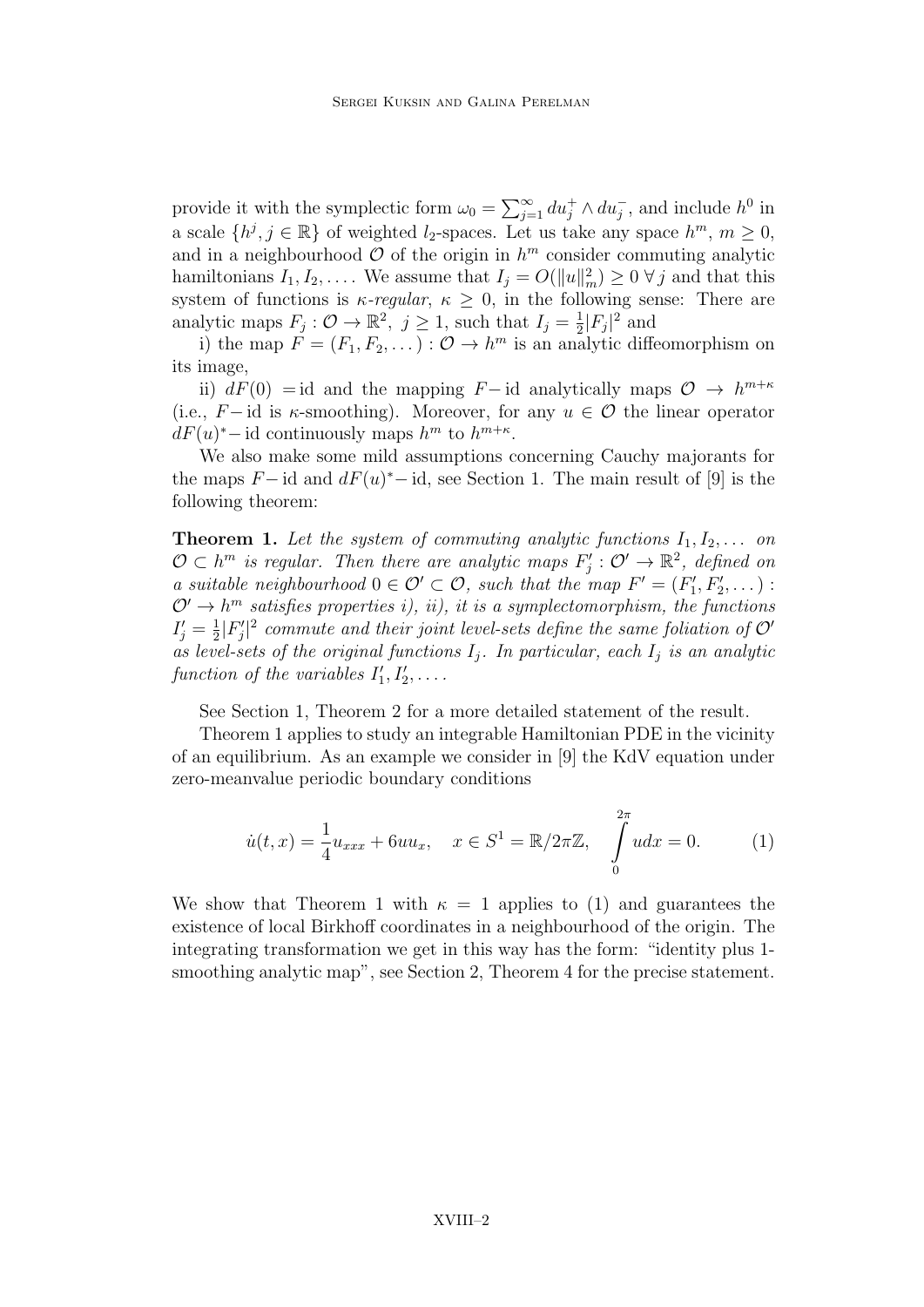### 1 Main result

Consider a scale of Hilbert spaces  $\{h^m, m \in \mathbb{R}\}\.$  A space  $h^m$  is formed by complex sequences  $u = (u_i \in \mathbb{C}, j \geq 1)$  and is regarded as a real Hilbert space with the Hilbert norm

$$
||u||_m^2 = \sum_{j\geq 1} j^{2m} |u_j|^2.
$$
 (2)

We will denote by  $\langle \cdot, \cdot \rangle$  the scalar product in  $h^0$ :  $\langle u, v \rangle = \sum u_j \cdot v_j$  $\text{Re}\sum u_j\bar{v}_j$ . For any linear operator  $A : h^m \to h^n$  we will denote by  $A^*$ :  $h^{-n} \to h^{-m}$  the operator, conjugated to A with respect to this scalar product.

We next introduce some notions related to the infinite-dimensional techniques needed for our arguments. We consider germs or real-analytic maps

$$
F: \mathcal{O}_{\delta}(h^{m}) \to h^{n}, \quad F(0) = 0,
$$

where  $\mathcal{O}_{\delta}(h^m) = \{u \in h^m \mid ||u||_m < \delta\}$  and  $\delta > 0$  depends on F. Abusing language we will say that F is an analytic germ  $F : h^m \to h^n$ . Any analytic germ  $F = (F^1, F^2, \dots)$  can be written as an absolutely and uniformly convergent series

$$
F^{j}(u) = \sum_{N=1}^{\infty} F_{N}^{j}(u), \quad F_{N}^{j}(u) = \sum_{|\alpha|+|\beta|=N} A_{\alpha\beta}^{j} u^{\alpha} \bar{u}^{\beta}, \tag{3}
$$

where  $\alpha, \beta \in \mathbb{Z}_+^{\infty}, \mathbb{Z}_+ = \mathbb{N} \cup \{0\}$ . We will write that  $F(u) = O(u^l)$  if in (3)  $F_N^j(u) = 0$  for  $N < l$  and all j.

Clearly,

$$
|F(u)| \le \underline{F}(|u|), \quad \underline{F}^j(|u|) = \sum_{N=1}^{\infty} \sum_{|\alpha|+|\beta|=N} |A^j_{\alpha\beta}| |u|^{\alpha+\beta} \le \infty.
$$

Here  $|F(u)| = (|F^1(u)|, |F^2(u)|, \ldots), |u| = (|u_1|, |u_2|, \ldots)$  and  $|u|^{\alpha+\beta} =$  $\prod |u_j|^{\alpha_j+\beta_j}$ . The inequality is understood component-wise.

**Definition 1.** An analytic germ  $F$  as above is called normally analytic (n.a.) if  $\underline{F}$  defines a germ of a real analytic map  $h_R^m \to h_R^n$ , where the space  $h_R^m$  is formed by real sequences  $(u_j)$ , given the norm (2). That is, each *N*-homogeneous map  $\underline{F}_N^j(v) = \sum$  $|\alpha|+|\beta|=N$  $|A_{\alpha\beta}^{j}|v^{\alpha+\beta}$ , where  $v \in h_R^m$ , satisfies  $\Vert \underline{F}_N(v) \Vert_n \leq C R^N \Vert v \Vert_m^N$  for suitable  $C, R > 0$ .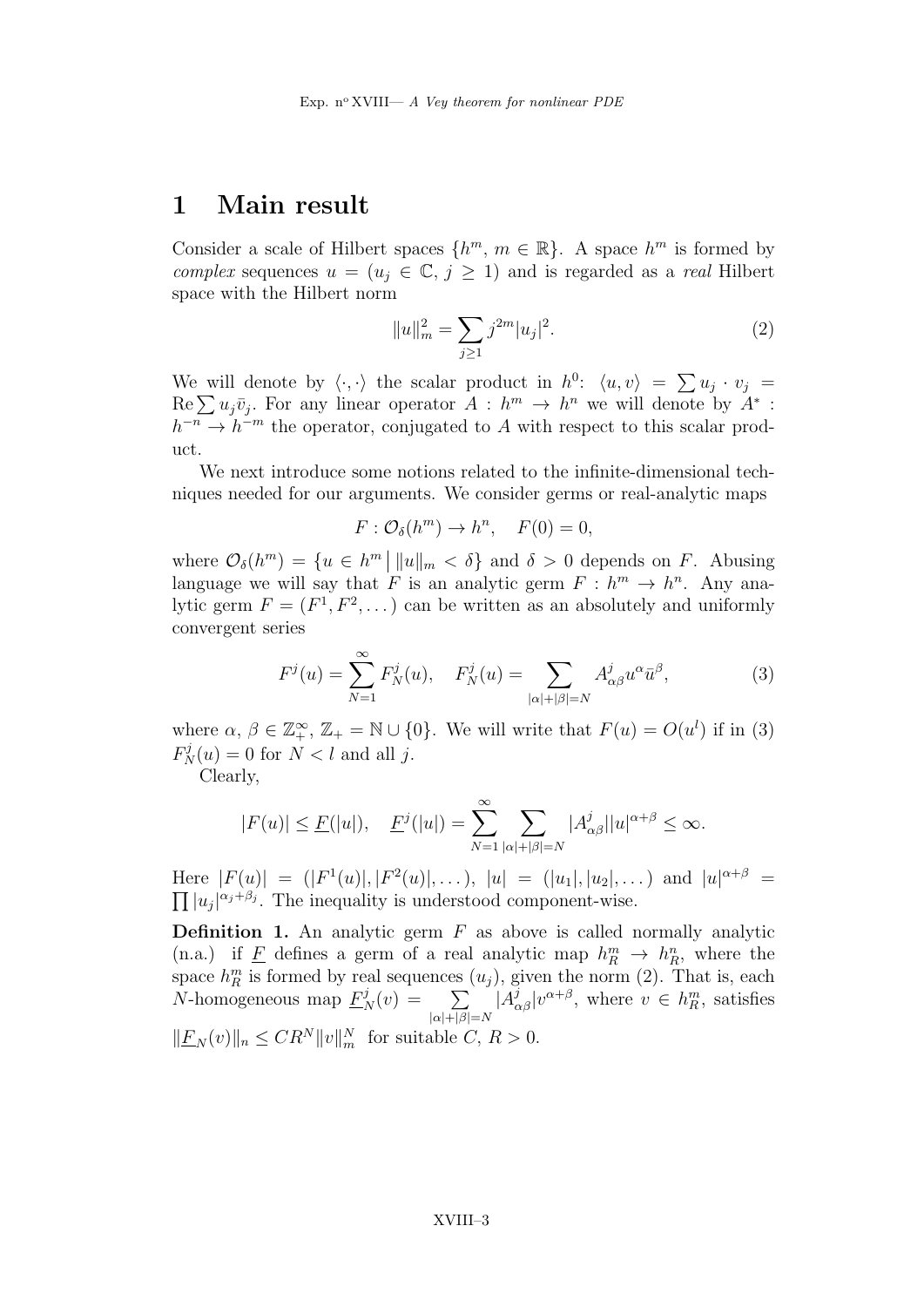Take any  $m \geq 0$  and  $\kappa \geq 0$ .

**Definition 2.** A n.a. germ  $F: h^m \to h^{m+\kappa}$  belongs to the class  $\mathfrak{A}_{m,\kappa}$  if  $F = O(u^2)$  and the adjoint map  $dF(u)^*v$  is such that

$$
\underline{dF(|u|)^*|v|} = \Phi(|u|)|v|,\tag{4}
$$

where the linear map  $\Phi(|u|) = \Phi_F(|u|) \in \mathcal{L}(h_R^m, h_R^{m+\kappa})$  has non-negative matrix elements and defines an analytic germ  $|u| \mapsto \Phi(|u|)$ ,  $h_R^m \to \mathcal{L}(h_R^m, h_R^{m+\kappa})$ .

The notion of a n.a. germ naturally formalizes the method of Cauchy majorants, is well known and was exploited before to calculate normal forms for nonlinear PDE and other infinite-dimensional systems. In particular, Nikolenko  $[10]$  used it to get a version of the Poincaré normal form theorem for dissipative PDE, while Bambusi and Grébert  $[1]$  applied it to calculate partial Birkhoff normal forms for some Hamiltonian PDE. In the same time the notion of the class  $\mathfrak{A}_{m,\kappa}$  may be new. It is not difficult to check that the set of germs (id  $\mathfrak{A}_{m,\kappa}$ ) form a division ring with respect to taking a composition of germs (see [9]), this fact is one of the basic points of our analysis.

We will write elements of the spaces  $h^m$  as  $u = (u_k \in \mathbb{C}, k \ge 1), u_k =$  $u_k^+ + i u_k^-, u_k^{\pm} \in \mathbb{R}$ , and provide  $h^m$ ,  $m \geq 0$ , with a symplectic structure by means of the two-form  $\omega_0 = \sum du_k^+ \wedge du_k^-$ . This form may be written as  $\omega_0 = idu \wedge du$ . Here and below for any antisymmetric (in  $h^0$ ) operator J we denote by  $Jdu \wedge du$  the 2-form

$$
(Jdu \wedge du)(\xi, \eta) = \langle J\xi, \eta \rangle. \tag{5}
$$

The form  $\omega_0$  is exact,  $\omega_0 = d\alpha_0$ , where

$$
\alpha_0 = \frac{1}{2} \sum u_k^+ du_k^- - \frac{1}{2} \sum u_k^- du_k^+.
$$

By  $\{H_1, H_2\}$  we will denote the Poisson brackets of functionals  $H_1$  and  $H_2$ , corresponding to  $\omega_0$ :  $\{H_1, H_2\}(u) = \langle i \nabla H_1(u), \nabla H_2(u) \rangle$ . Functionals  $H_1$ and  $H_2$  commute if  $\{H_1, H_2\} = 0$ .

**Theorem 2.** Assume that for some  $m > 0$  there exists a real analytic germ  $\Psi: h^m \to h^m$  such that

i)  $d\Psi(0) = id$  and  $(\Psi - id) \in \mathfrak{A}_{m,\kappa}$  for some  $\kappa \geq 0$ ;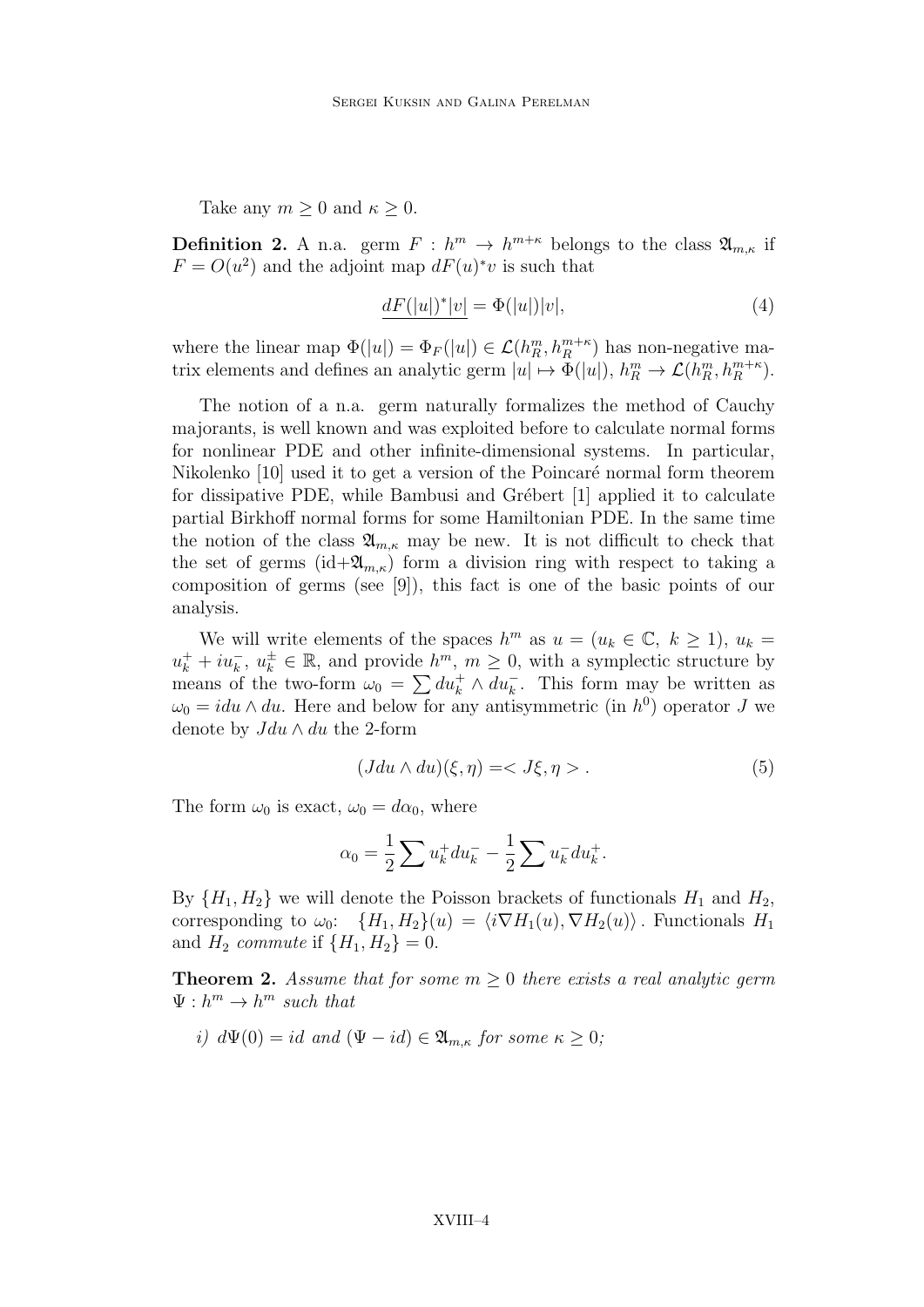ii) the functionals  $I_j(\Psi(u)) = \frac{1}{2} |\Psi^j(u)|^2$ ,  $j \geq 1$ , commute with each other.

Then there exists a germ  $\Psi^+ : h^m \to h^m$  which satisfies i), ii) with the same  $\kappa$ , and such that

a) foliation of the vicinity of the origin in  $h^m$  by the sets

$$
\{ |\Psi^j|^2 = const_j, \forall j \};\tag{6}
$$

is the same as by the sets  $\{\vert\Psi^{+j}\vert^2=const_j,\,\forall j\}.$ 

b) the germ  $\Psi^+$  is symplectic:  $\Psi^{+*}\omega_0 = \omega_0$ .

*Remarks.* 1) The sets, forming the foliation (6), are tori of dimension  $\#\{const_i >$ 0, which is  $\leq \infty$ .

2) By the item a) of the theorem each  $I_i(\Psi(u))$  is a function of the vector  $I^+ = \{I_j^+ = \frac{1}{2}$  $\frac{1}{2}|\Psi^{+j}|^2, j \ge 1$ . In fact,  $I_j$  is an analytic function of  $I^+$  with respect to the norm  $||I^+|| = \sum |I_j^+|$  $j^+|j^{2m}$ . E.g., see the proof of Lemma 3.1 in [7].

3) The map  $\Psi^+$  is obtained from  $\Psi$  in a constructive way, independent from m.

4) The theorem above is an infinite-dimensional version of Theorem C in [3] which is the second step in Eliasson's proof of the Vey theorem. At the first step he *proves* that any n commuting integrals  $H_1, \ldots, H_n$  as in Introduction can be written in the form ii). In difference with his work we have to assume that the integrals are of the form ii), where the maps  $\Psi_1, \Psi_2, \ldots$  have additional properties, specified in i). Fortunately, we can check i) and ii) for some important infinite-dimensional systems.

### 2 Application to the KdV equation

Consider the KdV equation (1). This equation can be viewed as a Hamiltonian system in any Sobolev spaces  $H_0^m$ ,  $m \geq 1$ , of zero-meanvalue functions on  $S^1 = \mathbb{R}/2\pi\mathbb{Z}$ , equipped with the symplectic form  $\nu(u(\cdot), v(\cdot)) =$  $-\int_{S^1} (\partial/\partial x)^{-1} u(x) \cdot v(x) dx$ . The corresponding hamiltonian has the form:

$$
h_{KdV}(u) = \int \left(-\frac{1}{8}u_x^2 + u^3\right) dx.
$$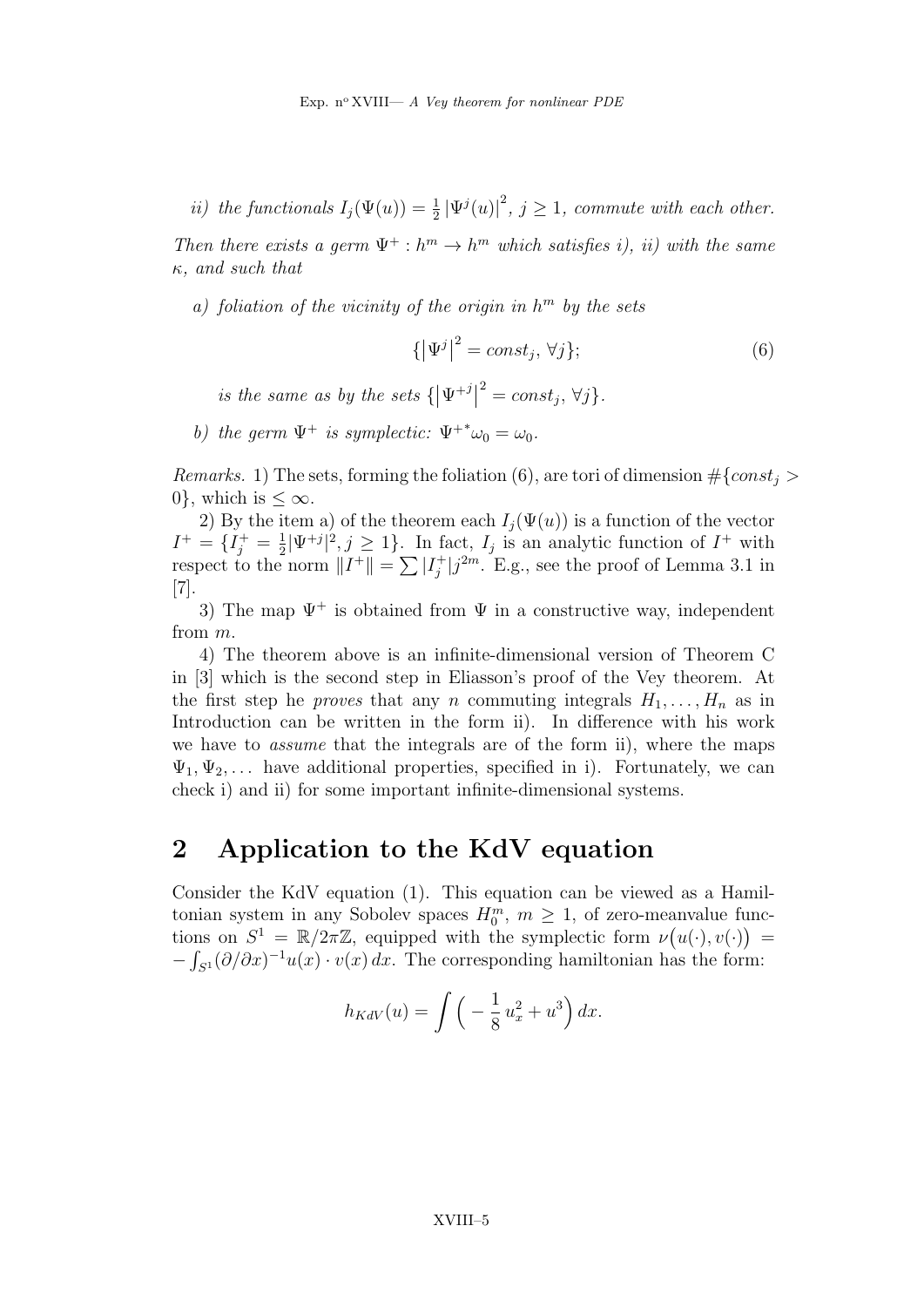It will be convenient for us to renormalize the symplectic space  $(H_0^m, \nu)$  to the canonical space  $(h^m, \omega_0)$ . To do this we write any  $u(x) \in H_0^m$  as Fourier series,  $u(x) = \pi^{-1/2} \sum_{s=1}^{\infty} (u_s^+ \cos sx - u_s^- \sin sx)$ , and consider the map

$$
T: u(x) \mapsto v = (v_1^{\pm}, v_2^{\pm}, \dots), \qquad v_j^{\pm} = u_j^{\pm} j^{-1/2} \quad \forall j.
$$

Then  $T: H_0^m \to h^{m+1/2}$  is an isomorphism for any  $m$ , and  $T^*\omega_0 = \nu$ .

To apply Theorem 2 we need a way to construct germs of analytic maps  $\Psi : h^m \to h^m$  which satisfy i) and ii). For Lax-integrable PDEs this can be done by using spectral characteristics of the associated Lax operator. The corresponding construction goes back to the work of Kappeler [5] (see also [7], pp. 42-44) and in the case of the KdV equation can be summarized as follows. The Lax operator for the KdV hierarchy is the Sturm-Liouville operator  $L_u = -\partial^2/\partial x^2 - u(x)$ . Consider this operator on the interval  $[0, 4\pi]$ with the periodic boundary conditions. Its spectrum is discrete and consists of simple or double eigenvalues  $\{\lambda_j, j \ge 0\}$ , tending to infinity:

$$
\lambda_0 < \lambda_1 \leq \lambda_2 < \ldots
$$
,  $\lambda_j \to \infty$  as  $j \to \infty$ .

Let  $\gamma_j$ ,  $j \geq 1$ , be the lengths of spectral gaps of  $L_u$ :  $\gamma_j = \lambda_{2j} - \lambda_{2j-1}$ . It is well known that  $\gamma_j^2(u)$ ,  $j \geq 1$ , are commuting analytic functionals which are integrals of motion for (1), as well as for other equations from the KdV hierarchy, see [6]. In [5] T. Kappeler suggested a way to use the spectral theory of the operator  $L_u$  to construct germs of analytic maps  $\Psi^j : h^{1/2} \to \mathbb{R}^2$ ,  $j \geq 1$ , such that  $\frac{1}{2} |\Psi^{j}(v)|^{2} = \frac{\pi}{2j}$  $\frac{\pi}{2j}\gamma_j^2(T^{-1}v)$ . In [9] we show that the map  $\Psi = (\Psi^1, \Psi^2, \dots)$  meets assumptions i), ii) of Theorem 2 with  $\kappa = 1$ :

**Theorem 3.** For any  $m \geq 1/2$ ,  $\Psi$  defines a real-analytic germ  $\Psi : h^m \to h^m$ such that

i)  $d\Psi(0) = id$  and  $(\Psi - id) \in \mathfrak{A}_{m,1}$ ;

ii) for any  $j \geq 1$  and  $v \in h^m$  we have  $\frac{1}{2} |\Psi^j(v)|^2 = \frac{\pi}{2}$  $\frac{\pi}{2j}\gamma_j(u)^2$ , where  $u(x) = \frac{1}{\sqrt{\pi}} \operatorname{Re} \sum_{j=1}^{\infty} \sqrt{j} v_j e^{ijx}.$ 

Combining Theorems 2 and 3 we get

**Theorem 4.** For any  $m \geq 0$  there exists a germ of an analytic symplecto $morphism \ \overline{\Psi}: (H_0^m, \nu) \to (h^{m+1/2}, \omega_0), \ d\overline{\Psi}(0) = T, \ such \ that$ 

a)  $\overline{\Psi} - T$  defines a germ of an analytic mapping  $H_0^m \to h^{m+3/2}$ ;

b) each  $\gamma_j^2$ ,  $j \ge 1$ , is an analytic function of the vector  $\overline{I} = (\frac{1}{2}|\overline{\Psi}^j(u)|^2, j \ge 1$ 

1). Similar, a hamiltonian of any equation from the KdV hierarchy is an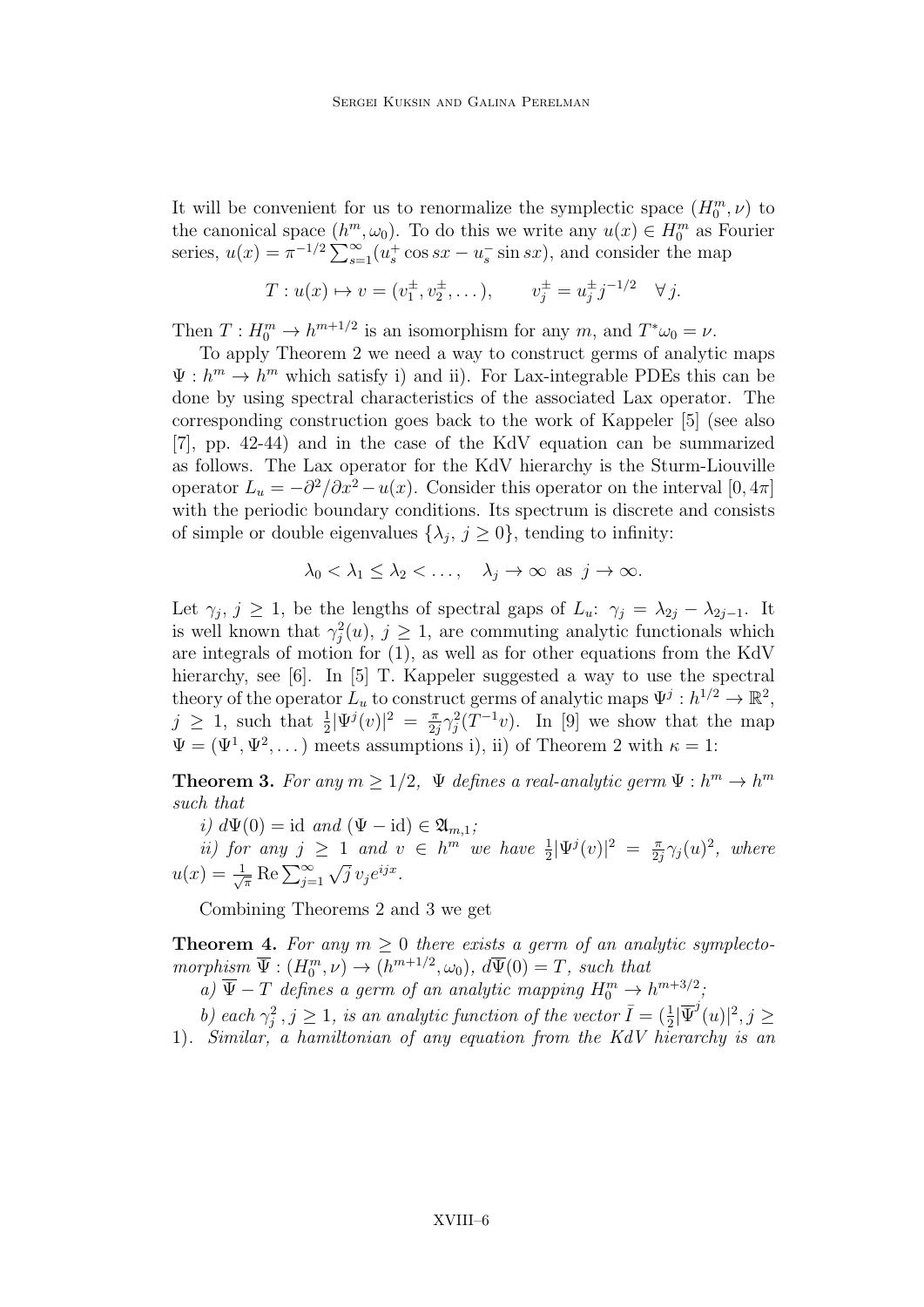analytic function of  $\overline{I}$  (provided that m is so big that this hamiltonian is analytic on the space  $H_0^m$ );  $\mathbf{0}$ 

c) the maps  $\Psi$ , corresponding to different m, agree. That is, if  $\Psi_{m_j}$ corresponds to  $m = m_j$ ,  $j = 1, 2$ , then  $\overline{\Psi}_{m_1} = \overline{\Psi}_{m_2}$  on  $h^{\max(m_1, m_2)}$ .

Assertion b) of the theorem means that the map  $\overline{\Psi}$  puts KdV (and other equations from the KdV hierarchy) to the Birkhoff normal form.

In a number of publications, starting with [5], T. Kappeler with collaborators established existence of a global analytic symplectomorphism

$$
\Psi : (H_0^m, \nu) \to (h^{m+1/2}, \omega_0), \quad d\Psi(0) = T,
$$

which satisfies assertion b) of Theorem 4, see in [6]. Our work shows that a local version of Kappeler's result follows from Vey's theorem. What is more important, it specifies the result by stating that a local transformation which integrates the KdV hierarchy may be chosen '1-smoother than its linear part'. This specification is crucial to study qualitative properties of perturbed KdV equations, e.g. see [8].

Although we believe that 1-smoothing is optimal, we have only a partial result in this direction:

**Proposition 1.** Assume that there exists a real-analytic germ  $\Psi : H_0^m \to$  $h^{m+1/2} \forall m \geq 0, d\Psi(0) = T$ , such that:

a) for each  $m \geq 0$ ,  $\Psi - T$  defines a germ of analytic mapping  $H_0^m \to$  $h^{m+1/2+\kappa}$  with some  $\kappa \geq 0$ ;

b) the hamiltonian  $\overline{h}_{KdV}$  of the KdV equation is a function of the variables 1  $\frac{1}{2}|\Psi^j(u)|^2, j \geq 1, only.$ 

Then  $\kappa \leq 3/2$ .

#### 3 Proof of the main theorem

In this section we sketch the proof of Theorem 2, the details can be found in [9]. The proof is constructive and follows the scheme suggested in Section VI of [3]. To overcome corresponding infinite-dimensional difficulties we check recursively that all involved transformations of the phase-space  $h^m$  are in  $id + \mathfrak{A}_{m,\kappa}.$ 

Denote

$$
G = \Psi^{-1}, \quad \omega_1 = G^* \omega_0, \quad \alpha_1 = G^* \alpha_0.
$$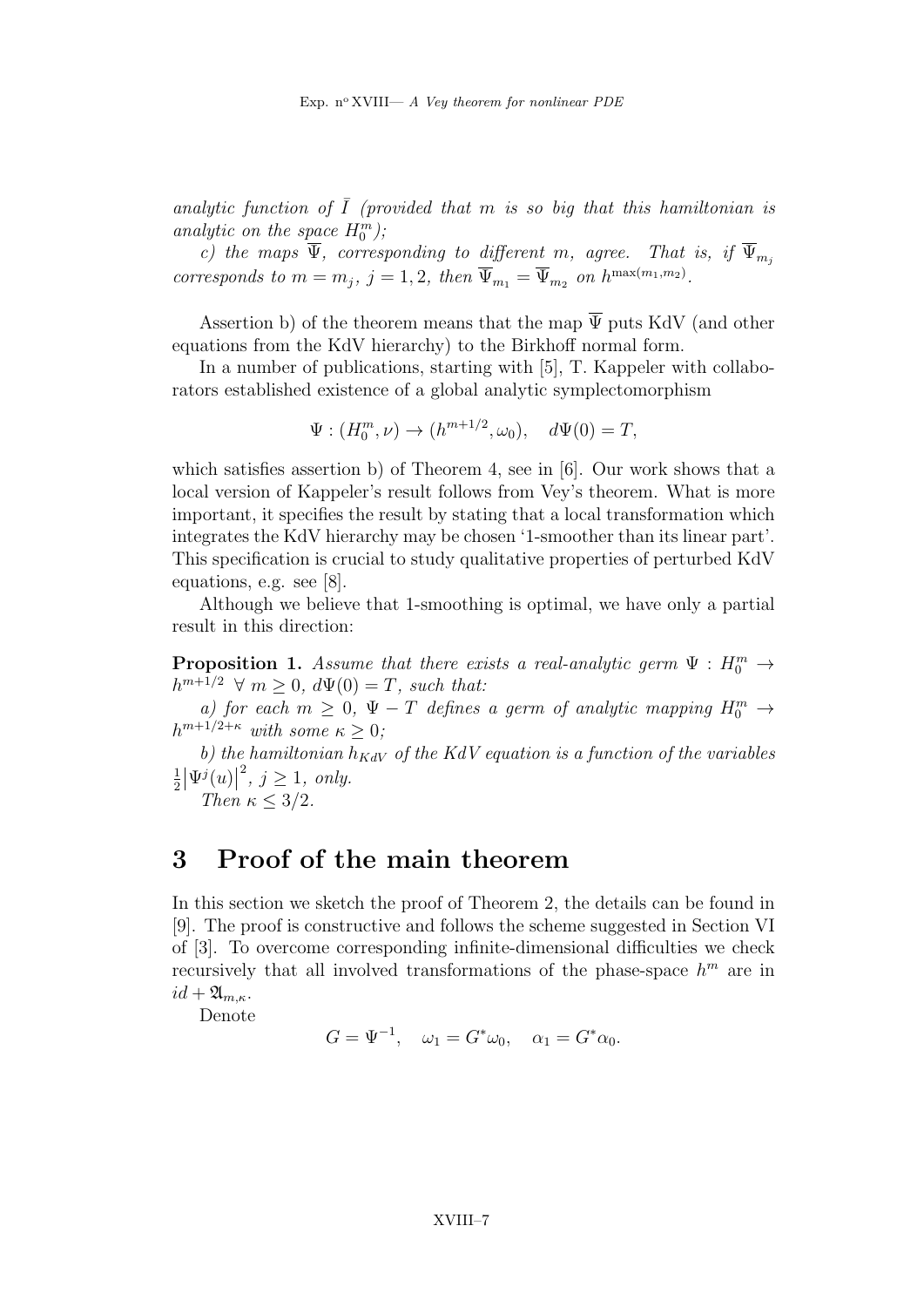We have  $\omega_1 = d\alpha_1$ .

For  $j \geq 1$  and  $\tau \in S^1 = \mathbb{R}/2\pi\mathbb{Z}$  define the rotation  $\Phi_j^{\tau}: h^m \to h^m$ as the linear transformation of vectors  $(u_1, u_2, \dots)$  which does not change components  $u_l, l \neq j$ , and multiplies  $u_j$  by  $e^{i\tau}$ .

Our goal is to find a transformation  $\Theta : h^m \to h^m$  which satisfies i) of Theorem 2, reduces  $\alpha_1$  to  $\alpha_0$  and  $\omega_1$  to  $\omega_0$  and such that the maps  $I_j \circ \Theta$ ,  $j \geq 1$ , are rotation invariant:

$$
I_j\circ\Theta\circ\Phi_j^\tau=I_j\circ\Theta,\quad\forall j,k,\tau.
$$

Then the mapping  $\Psi^+ = \Theta \circ \Psi$  would satisfy the required properties. Following [3] we construct such  $\Theta$  in two steps.

**Step 1.** At this step we achieve that the average in angles of the form  $\omega_1$ equal to  $\omega_0$ .

For any function  $f(u)$  we define its averaging with respect to j-th angle as

$$
M_j f(u) = \frac{1}{2\pi} \int\limits_0^{2\pi} f(\Phi_j^t u) dt,
$$

and define its averaging in all angles as

$$
Mf(u) = (M_1M_2\dots)f(u) = \int_{\mathbb{T}^{\infty}} f(\Phi^{\theta}u)d\theta,
$$

where  $d\theta$  is the Haar measure on  $\mathbb{T}^{\infty}$  and  $\Phi^{\theta} u = (\Phi_1^{\theta_1} \circ \Phi_2^{\theta_2} \circ ...) u$ . For a form  $\alpha$  we define  $M_j \alpha$  ad  $M \alpha$  similarly. That is

$$
M_j \alpha(u) = \frac{1}{2\pi} \int_0^{2\pi} ((\Phi_j^t)^* \alpha)(u) dt,
$$

and  $M\alpha = (M_1M_2\ldots)\alpha$ .

Let us consider the equation

$$
(\omega_0 + s(M\omega_1 - \omega_0))]Z_s = -M(\alpha_1 - \alpha_0).
$$

It defines a non-autonomous vector field  $Z_s \in \mathfrak{A}_{m,\kappa}$  for  $0 \leq s \leq 1$ . One can show that the flow map  $\varphi^s$  of  $Z_s$  belongs to  $id + \mathfrak{A}_{m,\kappa}$ , commutes with the rotations  $\Phi_j^{\tau}$ ,  $j \geq 1$ ,  $\tau \in S^1$ , and pulls  $\omega_0 + s(M\omega_1 - \omega_0)$  back to  $\omega_0$ . Therefore,

$$
\omega_0 = (\varphi^1)^* M \omega_1 = M (\varphi^1)^* \omega_1.
$$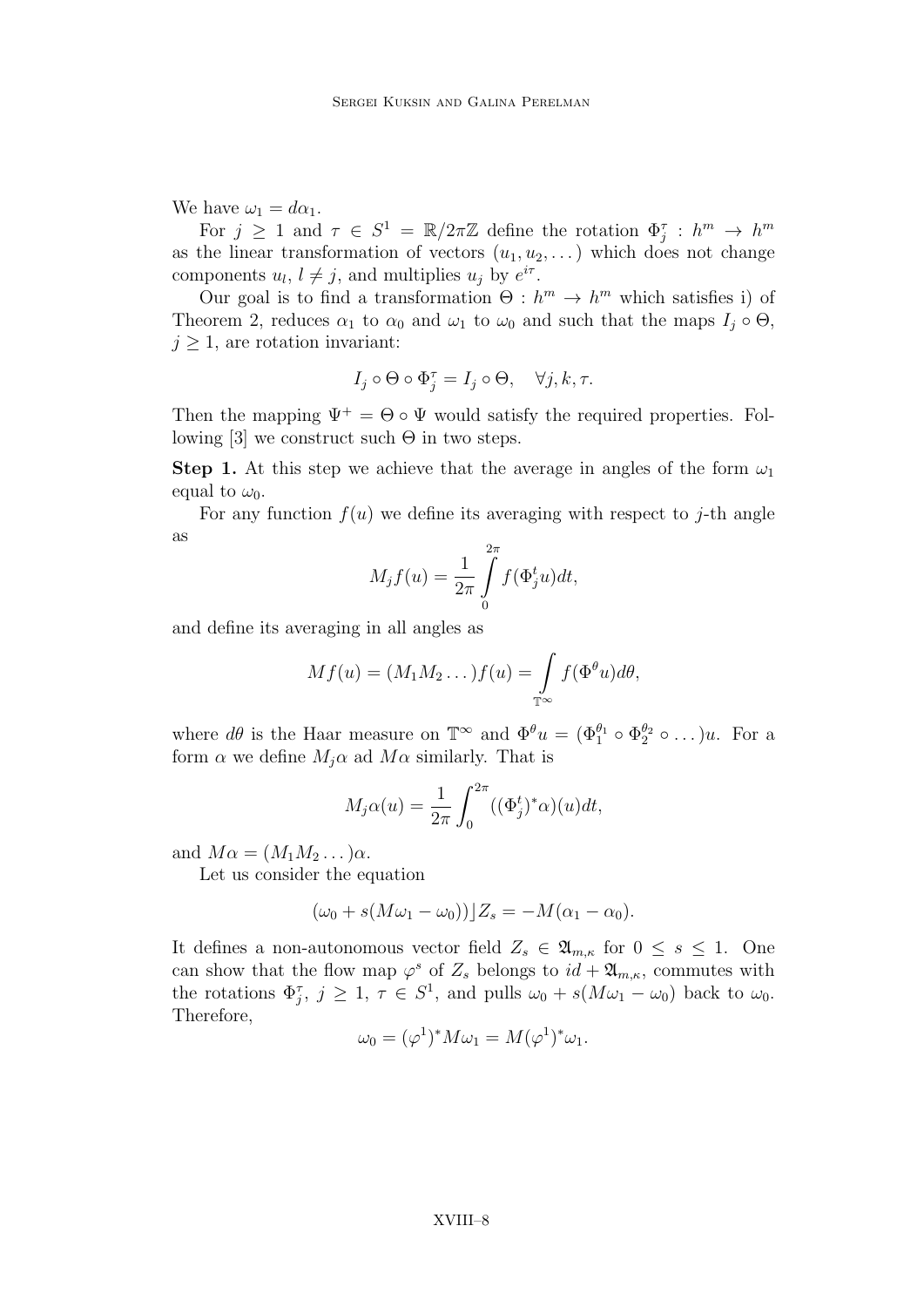Set  $\bar{\Psi} = (\varphi^1)^{-1} \circ \Psi$ . Then  $\bar{\Psi}$  satisfies assumptions i), ii) and in addition  $M((\bar{\Psi}^*)^{-1}\omega_0) = \omega_0$ . Since  $\varphi^1$  commutes with the rotations, then  $\bar{\Psi}$  satisfies assertion a) of Theorem 2.

We re-denote back  $\bar{\Psi} = \Psi$ . Then iii)  $M\omega_1 = \omega_0$  for  $\omega_1 = (\bar{\Psi}^*)^{-1}\omega_0$ .

**Step 2.** Now we prove the theorem, assuming that  $\Psi$  meets i) – iii). Let  $\chi_j$  be the vector field generating the rotations  $\Phi_j^{\tau}$ ,  $\tau \in \mathbb{R}$ :  $\chi_j(v)$  =  $(0, \ldots, i\nu_j, 0, \ldots)$ . Denote  $h_j(v) = (\alpha_1 - \alpha_0, \chi_j)$ . We first construct a functional  $f: h^m \to \mathbb{R}$  such that

$$
(df, \chi_j) \equiv (iv_j \cdot \nabla_{v_j}) f(v) = h_j(v), \quad j \ge 1.
$$
 (7)

Using ii), iii) it is not difficult to check that  $h_j$ ,  $j \geq 1$ , satisfy the following compatibility conditions

$$
\chi_k(h_j) = \chi_j(h_k), \quad \forall j, k,
$$

$$
Mh_j = 0, \quad \forall j.
$$

Under these conditions system (7) is solvable and its solution can be obtained by the explicit formulas which are due J. Moser (see [3]):

$$
f(v) = \sum_{l=1}^{\infty} f_l(v), \quad f_l = M_1 \dots M_{l-1} L_l h_l,
$$
 (8)

where  $L_j$  is given by

$$
L_j g(v) = \frac{1}{2\pi} \int\limits_0^{2\pi} t g(\Phi_j^t(v)) dt.
$$

One can show that series (8) converges and defines a n. a. germ  $f : h^m \to \mathbb{R}$ that satisfies (7). Moreover, the germ  $v \mapsto Y(v) = \nabla_v f(v)$ ,  $h^m \to h^{m+\kappa}$ , is n.a. and  $Y(v) = O(v)$ .

We are now in position to complete the proof of Theorem 2. Let  $Z_s$  be the solution of

$$
(\omega_0 + s(\omega_1 - \omega_0))\big|Z_s = -(\alpha_1 - \alpha_0 - df),
$$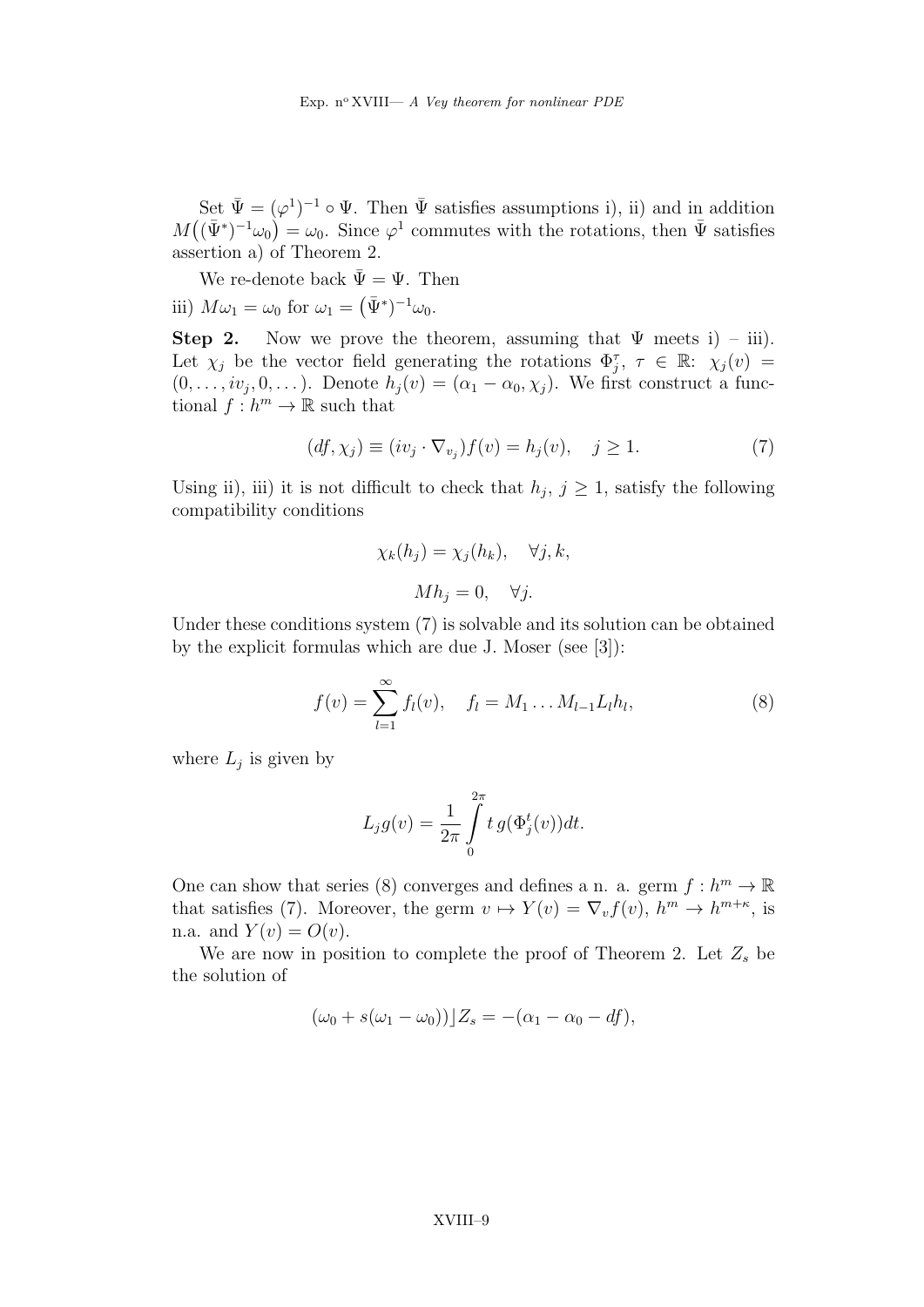and let  $\varphi^s$  be the flow map of  $Z_s$  for  $0 \le s \le 1$ . One has:  $\varphi^s - id : h^m \to h^{m+\kappa}$ is n.a.,  $\varphi^s - id = O(v^2)$ ,  $(\varphi^s)^*(\omega_0 + s(\omega_1 - \omega_0)) = \omega_0$ . In particular, the 1-time map  $\varphi^1$  pulls  $\omega_1$  back to  $\omega_0$ :

$$
(\varphi^1)^*\omega_1 = \omega_0. \tag{9}
$$

We now define  $\Psi^+$  as

$$
\Psi^+ = (\varphi^1)^{-1} \circ \Psi.
$$

Then clearly,  $\Psi^+ : h^m \to h^m$  is n.a.,  $d\Psi^+(0) = id$  and  $d\Psi^+ - id : h^m \to h^{m+\kappa}$ is n.a. as well. Also by (9),  $\Psi^{+*}\omega_0 = \omega_0$ .

Furthermore, it follows from (7) that

$$
(\omega_0 + s(\omega_1 - \omega_0))(Z_s, \chi_j) = 0, \quad \forall j \ge 1,
$$

which implies that  $I_j \circ \varphi^s = I_j$ ,  $j \geq 1$ . As a consequence,

$$
I_j \circ \Psi^+ = I_j \circ \Psi, \quad j \ge 1.
$$

Finally, the property  $\Psi^+ - id \in \mathfrak{A}_{m,\kappa}$  follows from the fact that  $\Psi^+$  is symplectic and  $d\Psi^+ - id : h^m \to h^{m+\kappa}$  is n.a. This completes the proof of the theorem.

#### References

- [1]  $D.$  Bambusi and B. Grébert, *Birkhoff normal form for partial differential* equations with tame modulus, Duke Math. J., 135 (2006), 507–567.
- [2] L. H. Eliasson, "Hamiltonian systems with Poissson commuting integrals", Ph.D Thesis, Stockholm University, 1984.
- [3] L. H. Eliasson, Normal forms for Hamiltonian systems with Poisson commuting integrals—elliptic case, Comment. Math. Helv., 65 (1990), 4–35.
- [4] H. Ito, Convergence of Birkhoff normal forms for integrable systems, Comment. Math. Helv., 64 (1989), 412–461.
- [5] T. Kappeler, Fibration of the phase-space for the Korteweg-de Vries equation, Ann. Inst. Fourier, 41 (1991), 539–575.